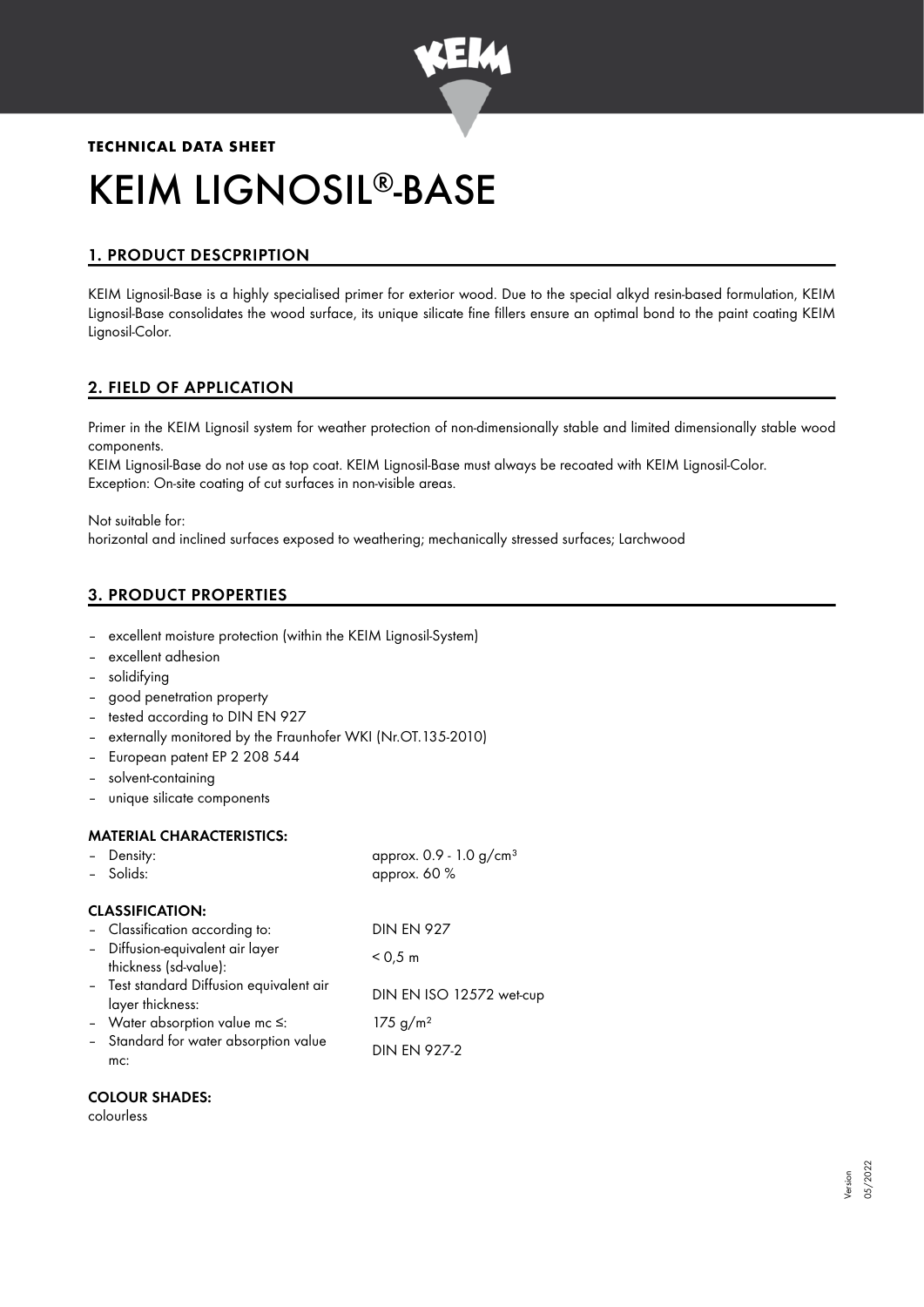## 4. APPLICATION INSTRUCTIONS

#### SUBSTRATE PREPARATION:

The substrate must be sound, dry (wood moisture content below 18% according to technical information No. 18 by BFS), clean, free of dust, loose parts, oil and any other substances with separative properties. Coating of old coatings is possible after inspection. However, it is recommended to remove old coatings as completely as possible. Weathered surfaces are to be sanded down to the sound wood. Oily wood should be cleaned with nitro thinner.

#### APPLICATION CONDITIONS:

Ambient and substrate temperature  $\geq 5$  °C during application and drying. Do not apply in direct sunlight or on sun-heated substrates. Protect surfaces from direct sun, wind and rain during and after application.

#### APPLICATION:

KEIM Lignosil-Base The wood must be primed once or twice with a brush, roller or machine, e.g. with an airless device (nozzle ≥ 512 ) or automatic brush. New wood must always be primed on all sides before installation. When renovating technically intact old coatings (overhaul) and for surfaces with low to medium stress, a single primer coat with KEIM Lignosil-Base can be applied. For heavily stressed surfaces and to achieve the longest service life, a double priming is recommended.

Note: Please observe DIN EN 927. If necessary, KEIM Lignosil-Base can be diluted up to max. 10 % with Lignosil-Base-DL. After drying, the primer is to be overcoated with Lignosil-Color as a top coat. Observe drying times!

Note: All cut surfaces must be protected against moisture by coating with KEIM Lignosil-Base!

Paint coating: The paint coating is applied twice, on the visible side and undiluted with Lignosil-Color.

#### DRYING TIME:

Surface dry after 6 hours at the earliest (at 23 °C and 50% relative humidity) Can be overcoated after 24 hours at the earliest (at 23°C and 50% RH). At higher relative humidity, layer thicknesses and/or lower temperatures, drying is delayed accordingly.

#### CONSUMPTION:

approx. 0,1 l/m² for application as primer.

These material consumption values are guide values for smooth substrates. Exact consumption values must be determined by means of test areas.

#### CLEANING OF TOOLS:

Clean immediately with turpentine substitute.

## 5. PACKAGING

| <b>Container content</b> | Unit of measure | Quantity on pallet | Type of container |
|--------------------------|-----------------|--------------------|-------------------|
| 20                       |                 | 22                 | tin bucket        |
|                          |                 | 96                 | tin bucket        |
| 2.5                      |                 | 120                | tin can           |
| 200                      |                 |                    | barrel            |

## 6. STORAGE

| max. storage time | <b>Storage conditions</b>                                                                   |
|-------------------|---------------------------------------------------------------------------------------------|
| 12 months         | keep container tightly sealed.<br>cool<br>frost-free<br>protected from heat and direct sun. |